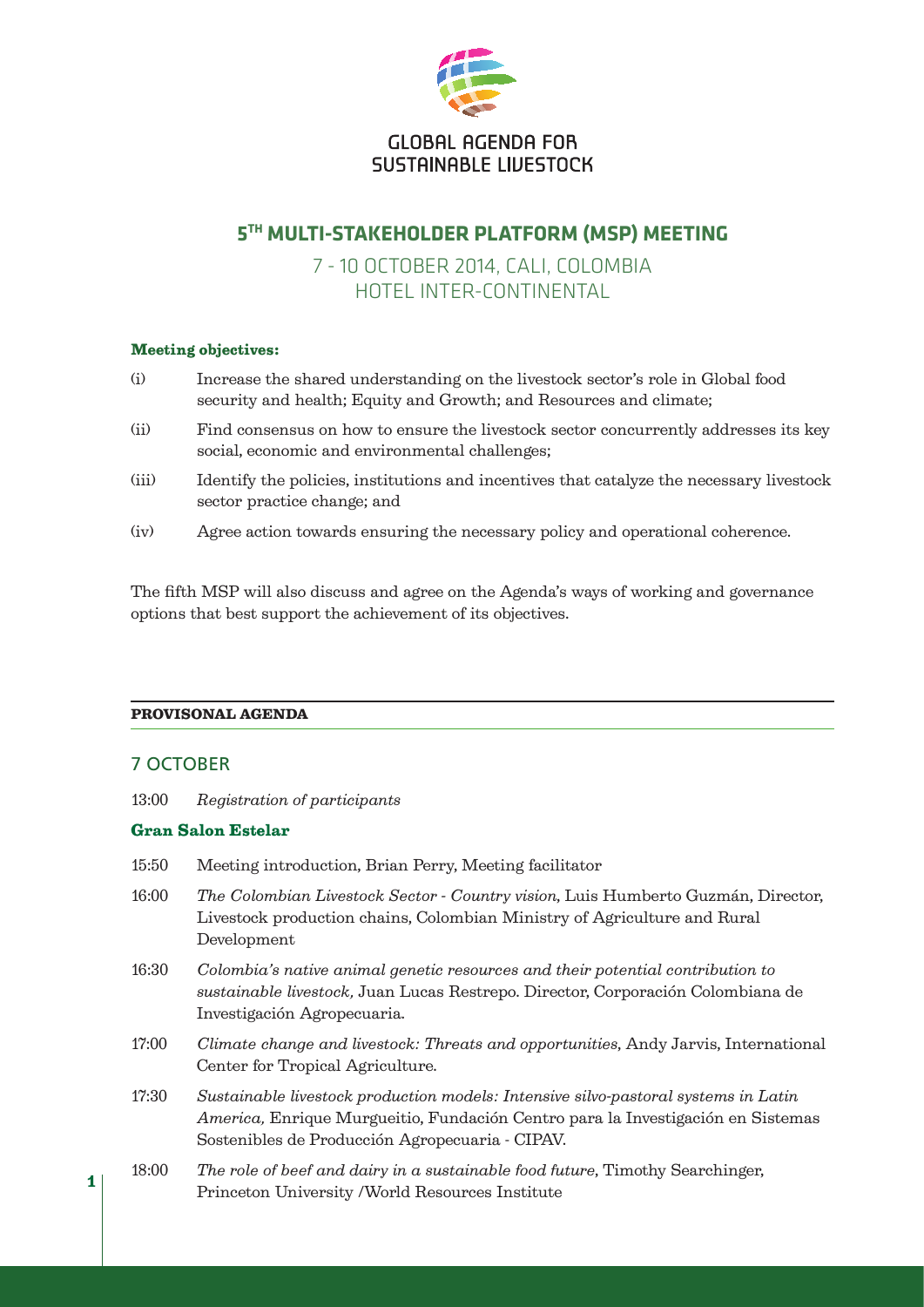# 18:30 **Official Opening** - Master of Ceremony: Neil Fraser, Chair Agenda Guiding Group Opening by:

- Aurelio Iragorri Valencia, *Minister for Agriculture and Rural Development*
- Gabriel Vallejo, *Minister for the Environment and Sustainable Development*

 Opening statements:

- Jose Félix Lafaurie, *Chair, Federación Colombiana de Ganaderos,*
- Luis Fernando Londoño, *Chair, Asociación de Cultivadores de Caña de Azúcar de Colombia,*
- Rafael Zavala, *FAO Representative in Colombia,*
- Berhe Tekola, *Director, Animal Health and Production, FAO*

Followed by:

*Investing in Sustainable livestock futures*, Francois Le Gall / Laurent Msellati, World Bank

*The Agenda: Where we are, how we got here, and the way forward.* Presentation on history and current status of the Agenda - Neil Fraser, Chair Agenda Guiding Group

 Followed by *Welcome reception*

## 8 OCTOBER

### Gran Salon Estelar and break-out rooms

- 08:45 Recap day 1 Brian Perry, Meeting facilitator
- 09:00 Update on initial Agenda Focus areas *Closing the efficiency gap*, Ernesto Reyes; *Restoring value to grasslands,* Alexandre Ickowicz; *Waste to worth*, Eddy Teenstra

 Followed by questions and plenary discussion

10:00 *Coffee*

#### Issues, knowledge gaps and institutional voids

10:30 Introductory presentation: *Contours of livestock sector sustainability,* Juan Lubroth, Chief, Animal Health, FAO

 Followed by:

- 11:00 Working groups (All participants, 2 working groups per theme):
	- Global food security and health;
	- Equity and growth;
	- Resources and climate.

 To discuss: Issues, knowledge gaps and institutional voids - What the Agenda can do? (Each group will have a chairperson/facilitator and rapporteur to moderate and register the group discussions)

- 13:00 *Lunch*
- 14:30 Panel session on thematic areas: Global food security and health; Equity and growth; Resources and climate: Issues, knowledge gaps and institutional voids - What the Agenda can do?

2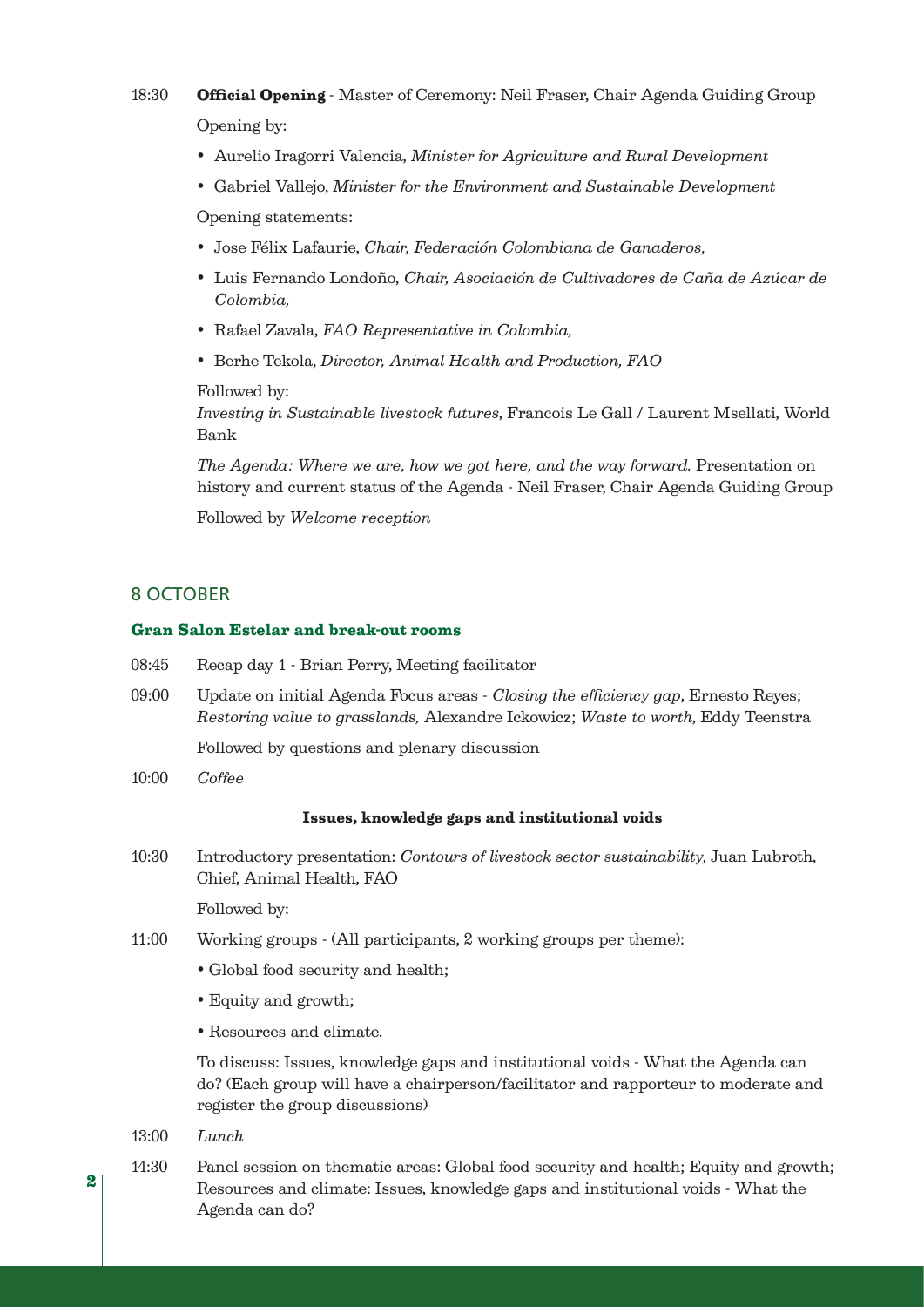Panel members: One representative from each working group - to report the findings of each group

 To be followed by facilitated panel and plenary discussion - Identification of common ground and key expectations

- 16:15 Summary by the session rapporteur and the meeting facilitator and agreement on action points
- 16:30 *Coffee*
- 17:00 Presentation space parallel sessions break-out rooms (Annex)
- 20:00 MSP dinner

# 9 OCTOBER

### Field visit to el Hatico - Valle del Cauca

- 07:30 Departure for field visit from the hotel
- 08:30 Recap day 2 Brian Perry, Meeting facilitator

#### Practice change: Policies, institutions and incentives

- 08:40 *The Colombian Sustainable Livestock project*, Carlos Osorio. FEDEGAN
- 09:00 *Comprehensive analysis of silvopastoral models in the Colombian Sustainable Livestock project*, Ernesto Reyes - Alfonso Santana. Agribenchmark - FEDEGAN
- 16:30 Return to Hotel

# 10 OCTOBER

# Salon Farallones and break-out rooms

08:45 Recap day 3 - Brian Perry, meeting facilitator

#### Focus, action, and next steps

- 09:00 Introductory presentation: *Action areas and next steps Towards policy and operational coherence*, Jeroen Dijkman, Agenda Support Team
- 09:15 Followed by

 Working groups - (All participants, 2 working groups per theme):

- Global food security and health;
- Equity and growth;
- Resources and climate.

 To agree on action areas and next steps towards policy and operational coherence / how best to organize (Each group will have a chairperson/facilitator and rapporteur to moderate and register the group discussions)

- 10:30 *Coffee*
- 11:00 Continuation of working group sessions
- 12:00 Plenary presentation of working group results, followed by discussion

3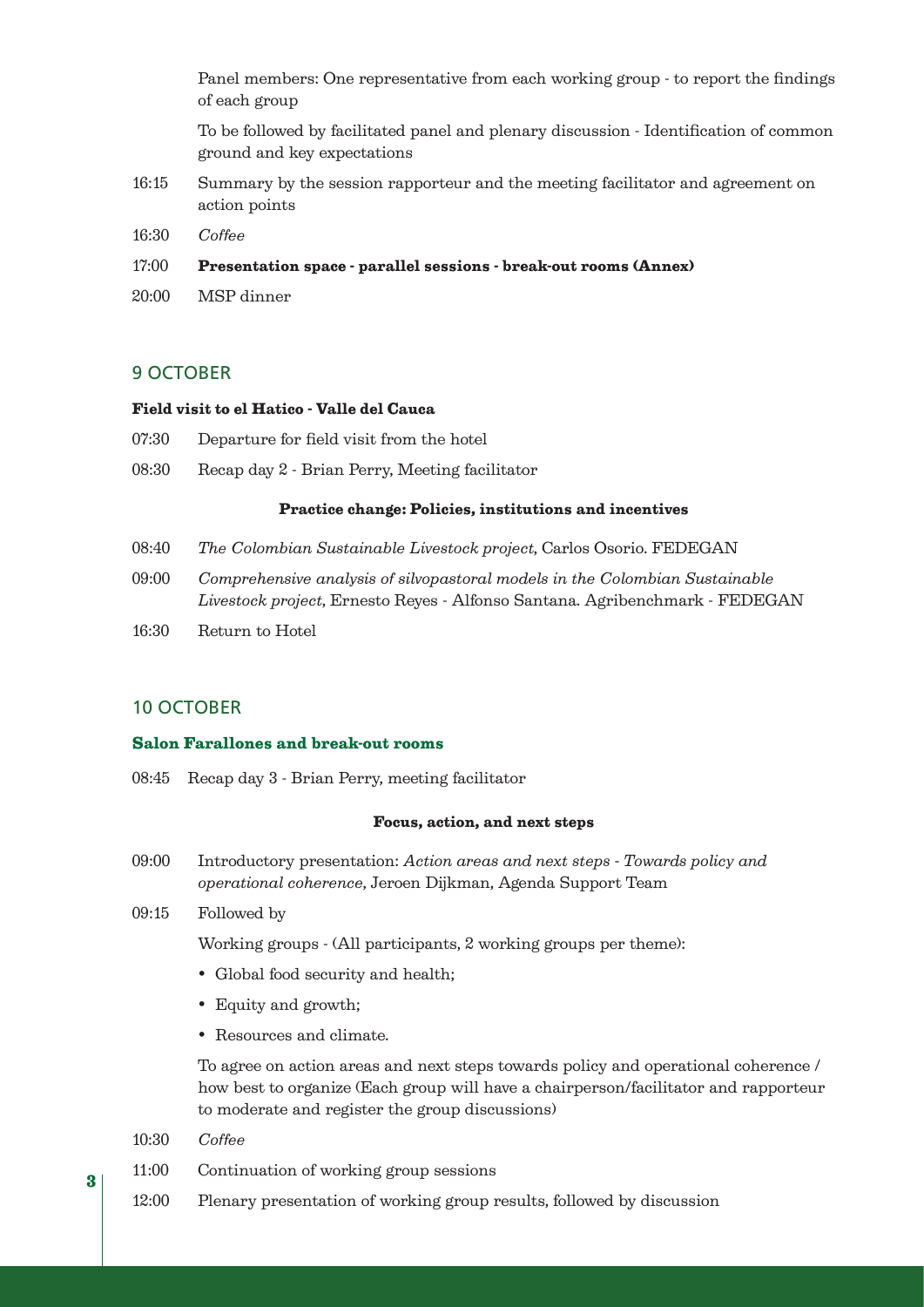12:45 Summary by the session rapporteur and the meeting facilitator - agreement on action points

13:00 *Lunch*

### Ways of working and Agenda set-up

14:00 Introductory presentation: *Agenda set up and ways of working*, Neil Fraser, Agenda Guiding Group

 Followed by:

 Working groups (by stakeholder cluster) to discuss and agree on the Agenda's set up and ways of working

- 15:30 *Coffee*
- 16:00 Plenary presentations and discussion of outcomes of working groups
- 17:00 Summary by the session rapporteur and the meeting facilitator agreement on action points
- 17:15 Host organizations and Agenda Guiding Group Chair closing statements
- 17:30 *Meeting adjourns*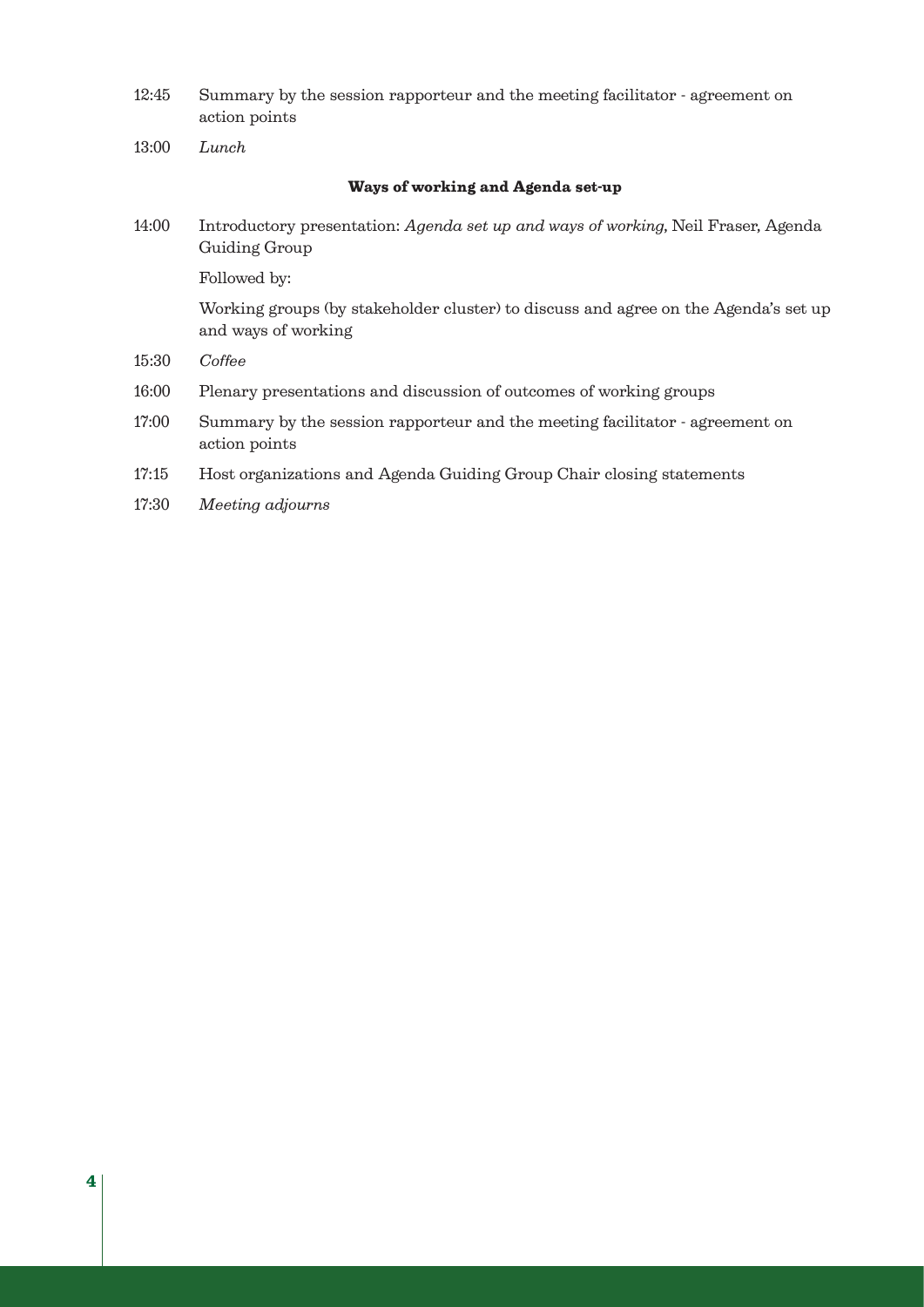# ANNEX: PRESENTATION SPACE - PARALLEL SESSIONS - 8 OCTOBER

## Session A

Chair: Ricardo Sanchez, TNC; Rapporteur: Ivan Leon, FAO

| 17:00 | Ensuring sustainable livestock sector development, Martha Xochitl Flores Estrada,<br>Presidente Fundación Produce Michoacán                   |
|-------|-----------------------------------------------------------------------------------------------------------------------------------------------|
| 17:30 | Investigación en sistemas silvopastoriles para producción sostenible en Brasil. Drs.<br>Rogerio Martins y Domingos Paciullo, UFSJR - EMBRAPA. |
| 18:00 | Pastoreo sostenible. Un modelo amigable con la Patagonia, Carlos Fernández - Javier<br>Beltrán, TNC Argentina                                 |
| 18:30 | Ensuring Sustainable Sheep and Beef Farming in New Zealand, Dave Harrison, Beef<br>and Lamb New Zealand                                       |
| 19:00 | Agricultural Synergies: Sustainable Intensification of Colombia's Livestock Sector,<br>Amy Lerner, Princeton University                       |
| 10.30 | Incontivos para la reconversión canadera Merie Elone Sentene, Fondo pere le                                                                   |

19:30 *Incentivos para la reconversión ganadera,* Maria Elena Santana. Fondo para la Acción Ambiental y la Niñez

## Session B

Chair: Cathrine Marguerat, Swiss Federal Office for Agriculture; Rapporteur: Alejandro Acosta, FAO

| 17:00      | The Agenda's social movements and Community-based organizations participation |                                                           |  |  |  |  |  |  |  |  |  |  |  |  |  |  |  |  |  |
|------------|-------------------------------------------------------------------------------|-----------------------------------------------------------|--|--|--|--|--|--|--|--|--|--|--|--|--|--|--|--|--|
|            |                                                                               | mechanism: Developments and experiences, Mauro Conti, IPC |  |  |  |  |  |  |  |  |  |  |  |  |  |  |  |  |  |
| $1 \sim 0$ |                                                                               |                                                           |  |  |  |  |  |  |  |  |  |  |  |  |  |  |  |  |  |

- 17:30 *Towards resilience and social sustainability of the livestock sector*, Elizabeth Katushabe, PANHA
- 18:00 *The Livestock Revolution: Making livestock value chains work better for the poor*, Alejandro Acosta, FAO
- 18:30 *Mainstreaming Sustainable Cattle Ranching in the Brazilian Amazon,* Benito Guerrero, TNC- LAR office
- 19:00 *Enhancing Institutional Capacities for the Establishment of Agrosilvopastoral Systems*, Santos Ferreira
- 19:30 *Potential of intensive silvopastoral systems in Colombia: Productive and environmental benefits*, Julián Chará, CIPAV

## Session C

Chair: Fritz Schneider, Bern University; Rapporteur: Camilo de Camillis, LEAP.

- 17:00 *LEAP Partnership: developing commonly-agreed environmental assessment guidelines as necessary stepping stone to livestock production practice change,* Camillo de Camillis, LEAP
- 17:30 *The animal health and greenhouse gas emissions intensity network*, Tim Robinson, ILRI
- 18:00 *Low emission dairy sector development in Costa Rica*, Andreas Jenet, CATIE
- 18:30 *Benefit of the Agrammon model as a tool to support mitigation options for ammonia*

5